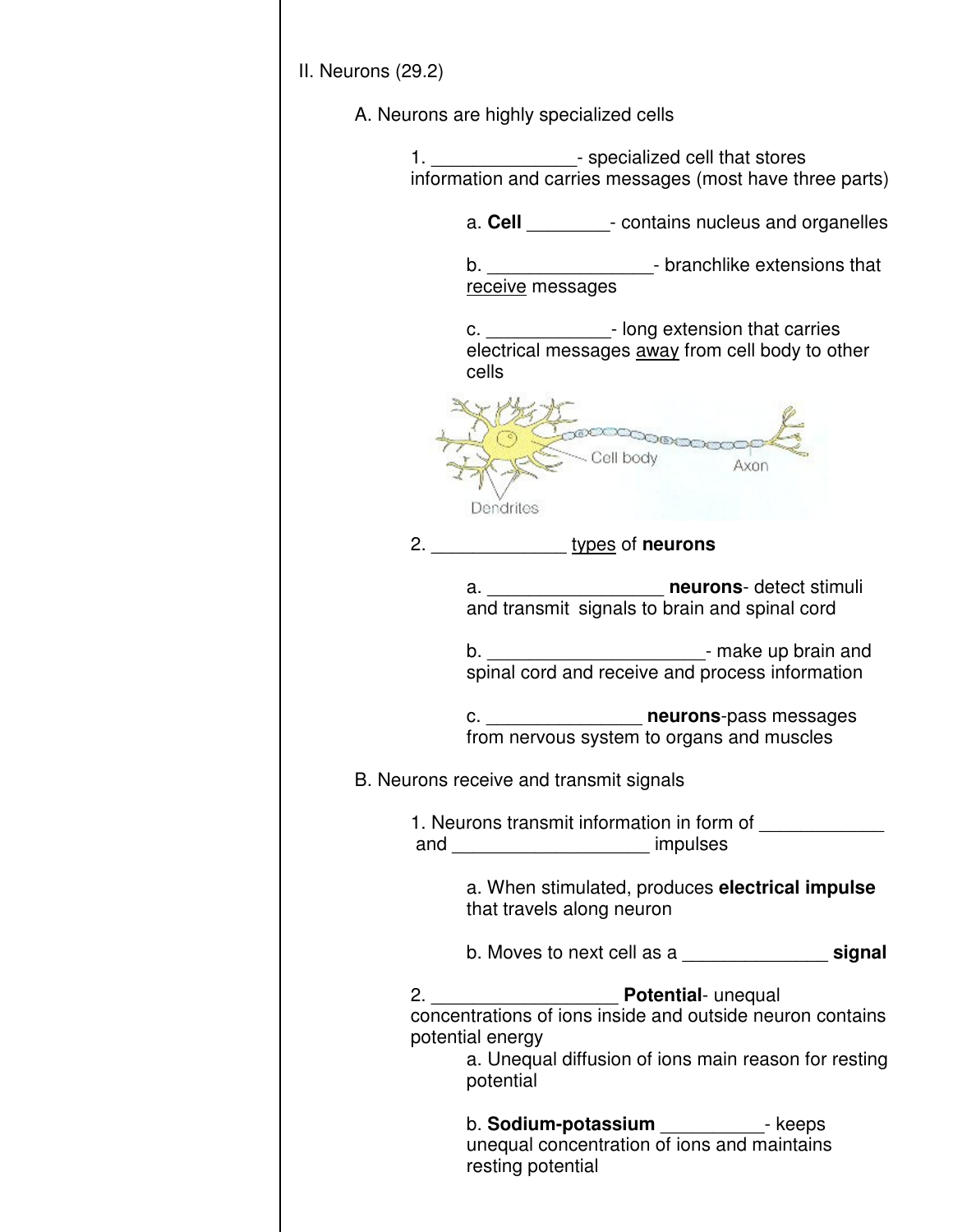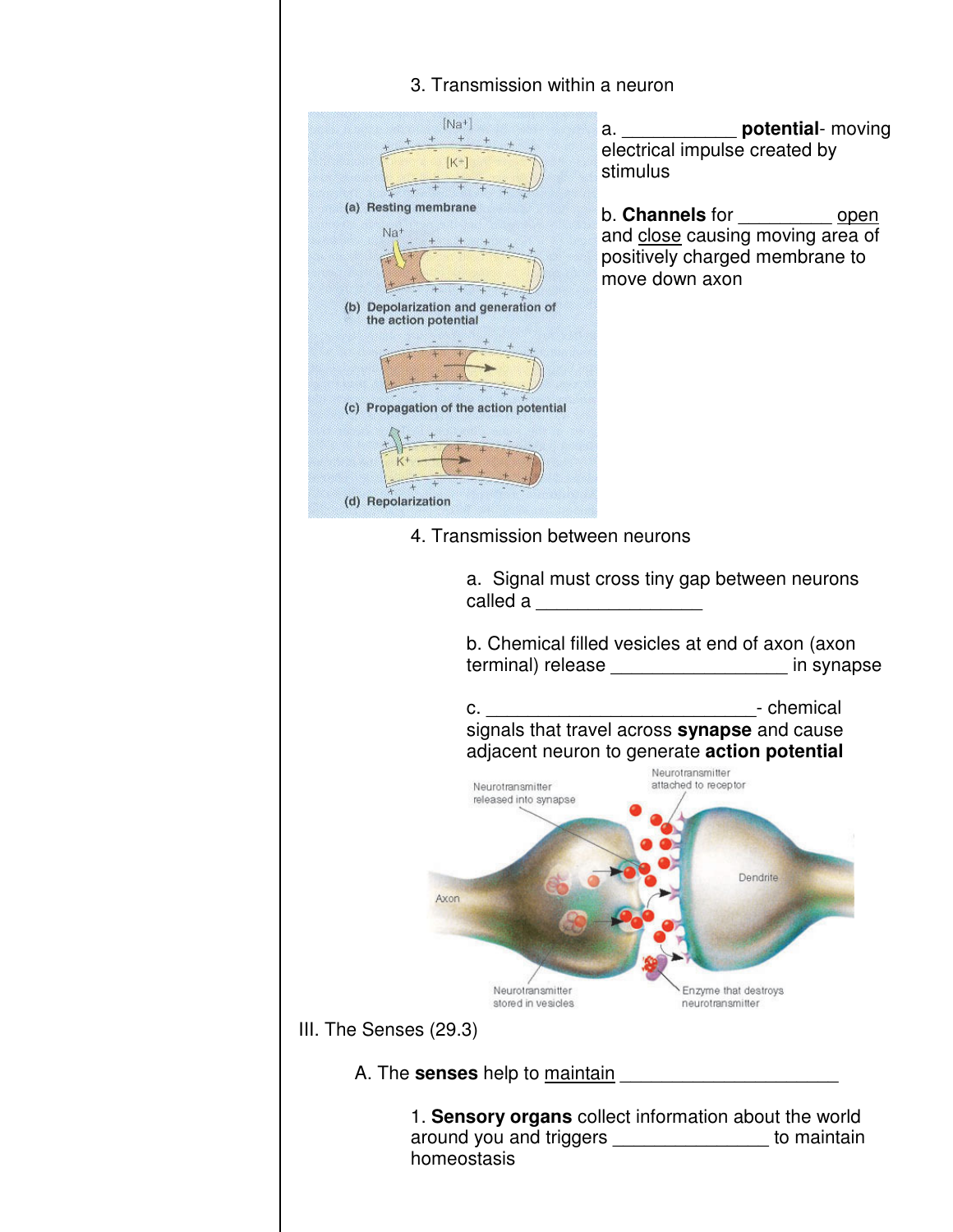| 2. Also influence your<br>mechanism to help maintain homeostasis)                                                                                                    | (protective) (interest)                 |
|----------------------------------------------------------------------------------------------------------------------------------------------------------------------|-----------------------------------------|
| B. The senses detect physical and chemical stimuli                                                                                                                   |                                         |
| 1. Humans have highly specialized sensory organs                                                                                                                     |                                         |
| 2. Five main senses: vision, hearing, touch, taste, smell                                                                                                            |                                         |
| a. Vision- most important sense. Contains                                                                                                                            | (rods and cones)                        |
| b. <b>Hearing</b> - the ear collects vibrations (sound<br>waves) with mechanorecptors and converts them<br>into nerve _____________________ and interpreted in brain |                                         |
| c. Smell and taste-contain chemoreceptors that                                                                                                                       | molecules that are dissolved in liquid. |
| d. Touch, temperature, and pain                                                                                                                                      |                                         |
| 1). Touch- uses two types of<br><b>mechanoreceptors</b> (light and heavy<br>pressure                                                                                 |                                         |
| 2). <b>Temperature</b> and <b>pain</b> - sensed by<br>thermoreceptors and pain receptors                                                                             |                                         |
| IV. Central and Peripheral Nervous Systems (29.4)                                                                                                                    |                                         |
| A. The nervous system's two parts work together                                                                                                                      |                                         |
| composed of interneurons                                                                                                                                             |                                         |
| 2. PNS is collection of nerves that connects the<br>to all of your organ systems                                                                                     |                                         |
| B. The CNS ___________________________ information                                                                                                                   |                                         |
| 1. The interneurons of brain and spinal cord are<br>arranged in a particular way                                                                                     |                                         |
| a. All cell bodies clustered together on outside<br>(called _______________ matter)                                                                                  |                                         |
| b. All axons clustered together on <i>inside</i><br>( <b><i>____________</i> matter</b> )                                                                            |                                         |
| 2. The _______________- contains over a 100 billion neurons                                                                                                          |                                         |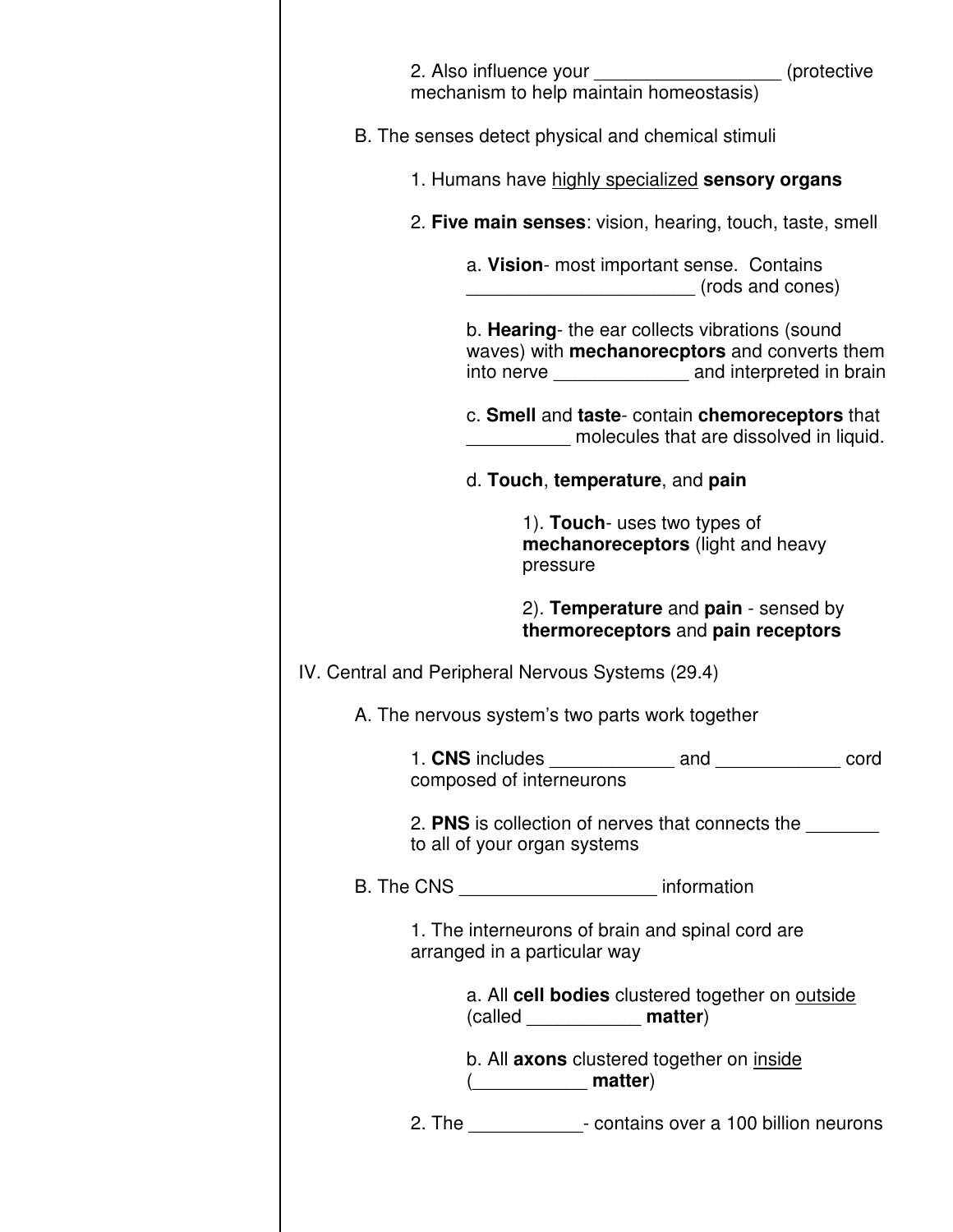| a. Protected by three layers of connective tissue<br>$(called \_ )$                                                |
|--------------------------------------------------------------------------------------------------------------------|
| b. __________________________found between layers that<br>help cushion brain                                       |
| c. Brain has three main structures                                                                                 |
| 1). ______________________________- part of brain that<br>interprets signals from your body and forms<br>responses |
| 2). ________________________________- coordinates<br>movements                                                     |
| brain to spinal cord and controls most basic<br>activities required for life (breathing and<br>heartbeat)          |
| 3. The Spinal Cord                                                                                                 |
| a. Spinal column consists of vertebrae, fluid,<br>meninges, and the spinal cord                                    |
| b. Connects ______________ to the nerves<br>throughout your body                                                   |
| c. ___________________________________- involuntary<br>movements allowing you to react quickly                     |
| 1). Important role in protecting your body                                                                         |
| 2). Signal travels to spinal cord and back to<br>create ___________________ response                               |
| C. The PNS links the CNS to muscles and other organs                                                               |
| VI. The Endocrine System and Hormones (29.6)                                                                       |
|                                                                                                                    |
| 1. Endocrine system makes _______________ signals that<br>help body grow, develop, and maintain homeostasis        |
| a. ________________________- chemicals produced by<br>endocrine glands                                             |
| b. ____________________- organs that release                                                                       |